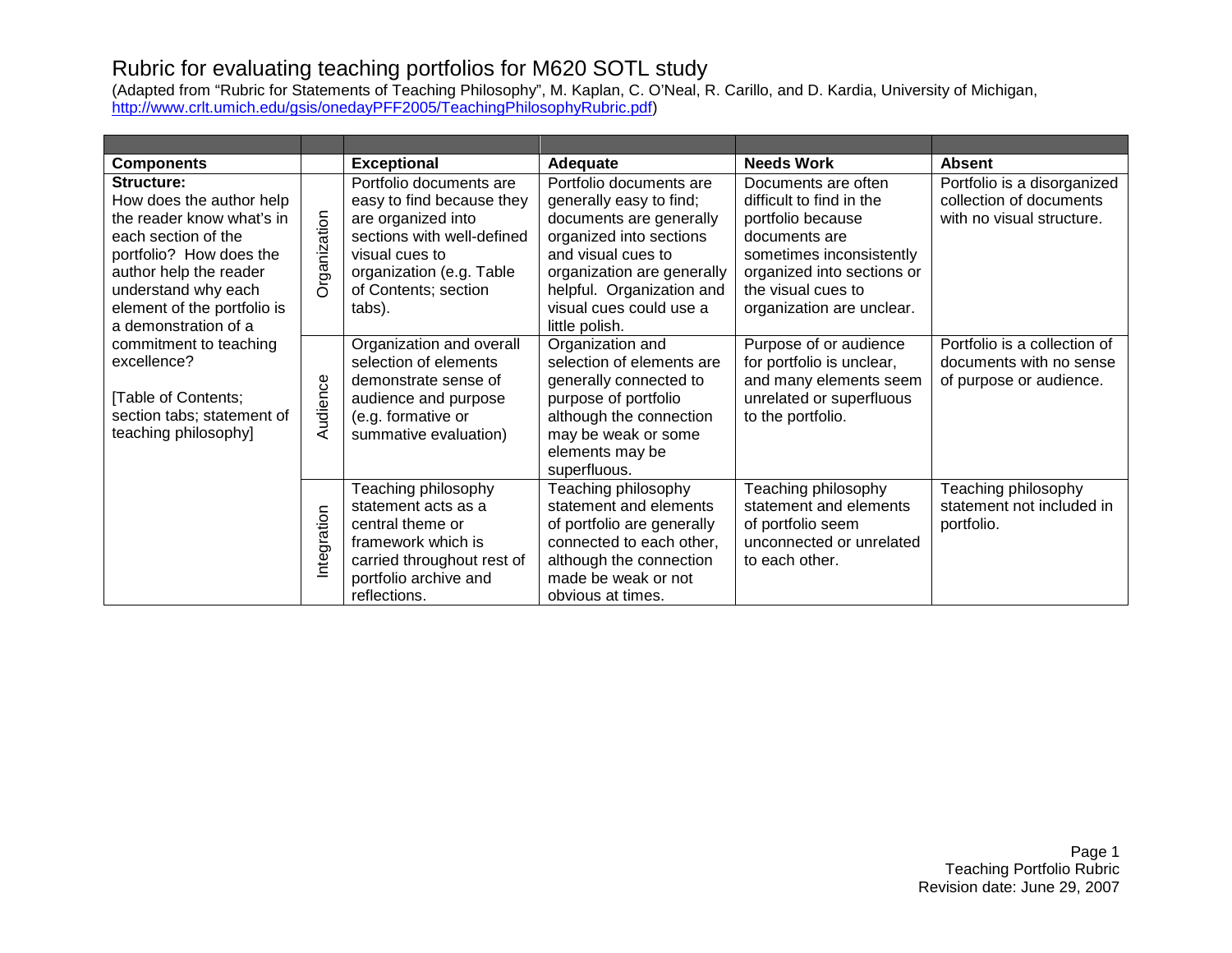| <b>Components</b>                                                                                                                                                                                                                                                                                                                                                                                                            |              | <b>Exceptional</b>                                                                                                                    | Adequate                                                                                                                                                                                                         | <b>Needs Work</b>                                                                                                                                                                                              | <b>Absent</b>                                                                               |
|------------------------------------------------------------------------------------------------------------------------------------------------------------------------------------------------------------------------------------------------------------------------------------------------------------------------------------------------------------------------------------------------------------------------------|--------------|---------------------------------------------------------------------------------------------------------------------------------------|------------------------------------------------------------------------------------------------------------------------------------------------------------------------------------------------------------------|----------------------------------------------------------------------------------------------------------------------------------------------------------------------------------------------------------------|---------------------------------------------------------------------------------------------|
| <b>Teaching History:</b><br>What is your breadth and<br>depth of teaching<br>experience? What levels<br>of courses (e.g. survey,<br>upper-level, topics),<br>primary modes of<br>instruction (lecture,<br>discussion,<br>lab/field/studio), and<br>number and levels of<br>students (e.g.majors/non-<br>majors; freshman/senior)<br>have you taught? What<br>were your responsibilities<br>in these teaching<br>experiences? | Specificity  | Descriptions of teaching<br>roles and responsibilities<br>convey specific<br>information about their<br>nature, purpose, and<br>type. | Descriptions of teaching<br>roles and responsibilities<br>are generally specific<br>although there may be a<br>few gaps or questions<br>remaining about the<br>information provided<br>about the teaching roles. | Descriptions of teaching<br>roles and responsibilities<br>are often too vague to<br>understand their nature,<br>purpose, and type. It is<br>more like a list of job titles<br>typical of a curriculum<br>vita. | Does not include a<br>teaching history.                                                     |
|                                                                                                                                                                                                                                                                                                                                                                                                                              | Organization | Teaching history is<br>presented in a concise<br>and consistent format.                                                               | Teaching history is<br>generally organized,<br>although it could use<br>some polish to help the<br>reader follow the<br>organization.                                                                            | Teaching history is<br>verbose, inconsistently<br>organized, or needs a<br>revised organizational<br>structure.                                                                                                | Teaching history is a<br>disorganized collection<br>job titles with no visual<br>structure. |

| <b>Components</b>                                                                                                                                           |               | <b>Exceptional</b>                                                                                                      | Adequate                                                                                                                                          | <b>Needs Work</b>                                                                                                                    | <b>Absent</b>                                                                                                      |
|-------------------------------------------------------------------------------------------------------------------------------------------------------------|---------------|-------------------------------------------------------------------------------------------------------------------------|---------------------------------------------------------------------------------------------------------------------------------------------------|--------------------------------------------------------------------------------------------------------------------------------------|--------------------------------------------------------------------------------------------------------------------|
| <b>Course Design:</b><br>What are your learning<br>goals for students? How<br>do these learning goals<br>depend upon the course<br>topic, course level, and | election<br>ၯ | Syllabi represent variety<br>of experiences in<br>designing courses for<br>different student<br>populations and topics. | Syllabi are somewhat<br>limited in variety and<br>sometimes similar in<br>terms of learning goal,<br>technique, or<br>environment applied.        | Syllabi are significantly<br>limited and generally<br>similar in terms of<br>learning goal, technique,<br>or environment applied.    | Provides only one or no<br>examples of syllabi.                                                                    |
| student population?<br>[2-3 sample syllabi]                                                                                                                 | Integration   | Reflection explicitly<br>connects syllabi<br>presented to teaching<br>philosophy and learning<br>goals.                 | Reflection generally<br>connects syllabi to<br>teaching philosophy and<br>learning goals or the<br>connection is sometimes<br>not well developed. | Reflection on syllabi is<br>often basic, with few<br>connections between<br>syllabi and teaching<br>philosophy or learning<br>goals. | Syllabi seem more like a<br>list of courses, with no<br>connection to teaching<br>philosophy or learning<br>goals. |
|                                                                                                                                                             |               |                                                                                                                         |                                                                                                                                                   |                                                                                                                                      |                                                                                                                    |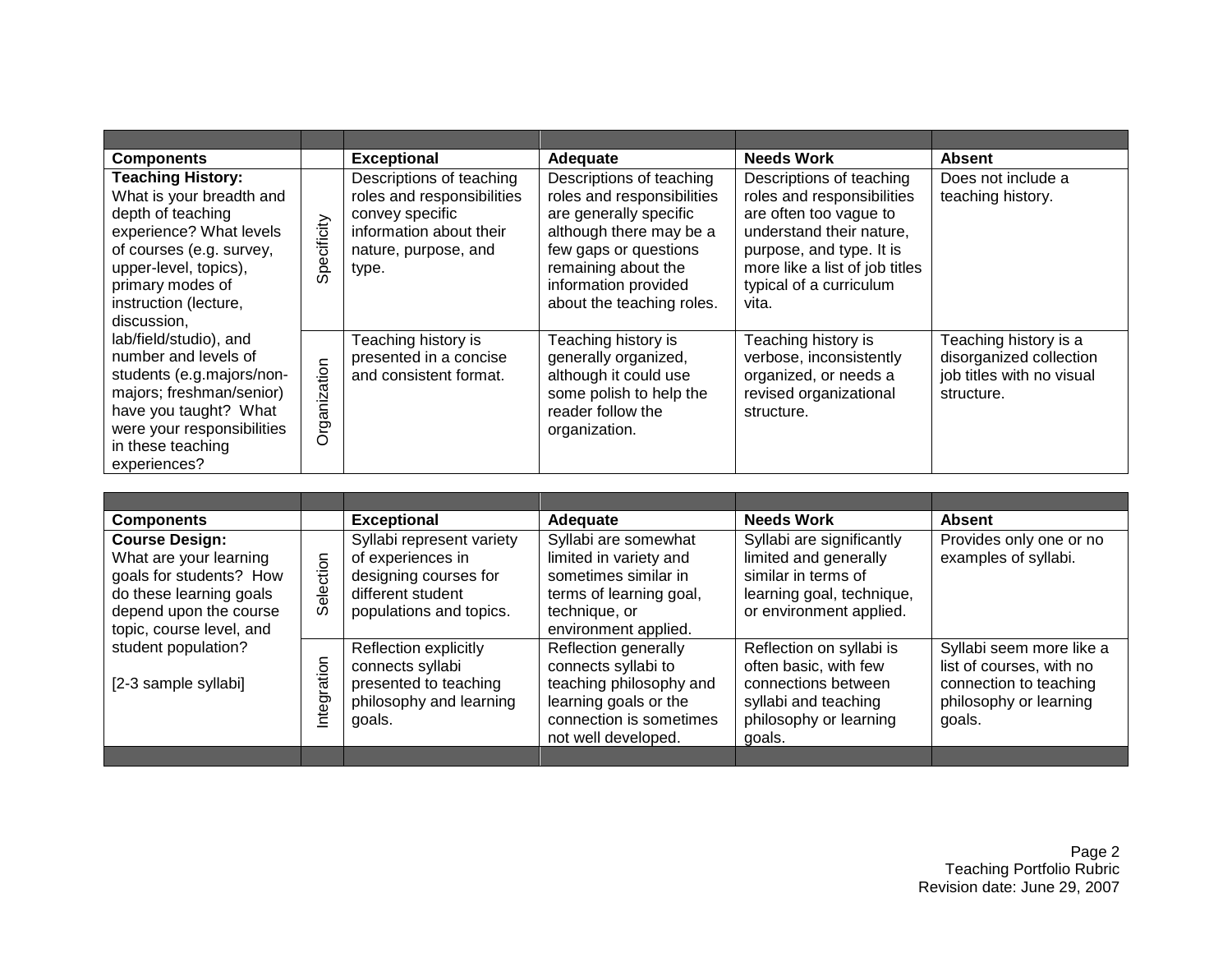| <b>Components</b>                                                                                                                                                                                   |            | <b>Exceptional</b>                                                                                                     | Adequate                                                                                                                                                                    | <b>Needs Work</b>                                                                                                                                                     | <b>Absent</b>                                                                                                                                        |
|-----------------------------------------------------------------------------------------------------------------------------------------------------------------------------------------------------|------------|------------------------------------------------------------------------------------------------------------------------|-----------------------------------------------------------------------------------------------------------------------------------------------------------------------------|-----------------------------------------------------------------------------------------------------------------------------------------------------------------------|------------------------------------------------------------------------------------------------------------------------------------------------------|
| <b>Teaching Methods:</b><br>What is your repertoire of<br>Selection<br>teaching methods? How<br>do these methods<br>contribute to your learning<br>goals for students in that<br>class and learning |            | Examples of teaching<br>methods represent a<br>variety of learning goals,<br>techniques, and learning<br>environments. | Examples of specific<br>teaching methods are<br>somewhat limited in<br>variety and sometimes<br>similar in terms of<br>learning goal, technique,<br>or environment applied. | Examples of specific<br>teaching methods are<br>significantly limited and<br>generally similar in terms<br>of learning goal,<br>technique, or<br>environment applied. | Provides no examples of<br>teaching methods.                                                                                                         |
| module? Why are these<br>methods appropriate for<br>use in your discipline?<br>[2-3 sample activities]                                                                                              | ntegration | Reflection explicitly<br>connects the teaching<br>methods to teaching<br>philosophy and learning<br>goals.             | Reflection generally<br>connects teaching<br>methods to teaching<br>philosophy and learning<br>goals or the connection is<br>sometimes not well<br>developed.               | Reflection on teaching<br>methods is often basic.<br>with few connections<br>between teaching<br>methods and teaching<br>philosophy or learning<br>goals.             | Teaching methods seem<br>more like a list of what is<br>done in the classroom,<br>with no connection to<br>teaching philosophy or<br>learning goals. |

| <b>Components</b>                                                                                                                                                           |            | <b>Exceptional</b>                                                                                                                                                                | Adequate                                                                                                                                                                   | <b>Needs Work</b>                                                                                                                                                | <b>Absent</b>                                                                                                                                                                       |
|-----------------------------------------------------------------------------------------------------------------------------------------------------------------------------|------------|-----------------------------------------------------------------------------------------------------------------------------------------------------------------------------------|----------------------------------------------------------------------------------------------------------------------------------------------------------------------------|------------------------------------------------------------------------------------------------------------------------------------------------------------------|-------------------------------------------------------------------------------------------------------------------------------------------------------------------------------------|
| <b>Assessment of student</b><br>learning<br>How do you know your<br>goals for students are<br>being met? How does<br>your feedback to students<br>enhance their learning or | Selection  | Examples of learning<br>assessments represent<br>experience with a variety<br>of learning goals,<br>techniques, and learning<br>environments. (e.g. tests,<br>papers, portfolios, | Examples of the learning<br>assessments are<br>somewhat limited in<br>variety and sometimes<br>similar in terms of<br>learning goal, technique,<br>or environment applied. | Examples of learning<br>assessments are<br>significantly limited and<br>generally similar in terms<br>of learning goal,<br>technique, or<br>environment applied. | Provides no examples of<br>student learning<br>assessments.                                                                                                                         |
| progress in the course?<br>[2-3 examples of student<br>work; 2-3 samples of<br>graded work]                                                                                 | ntegration | journals).<br>Reflection explicitly<br>connects student learning<br>assessment tools with<br>teaching philosophy, and<br>learning goals.                                          | Reflection generally<br>connects student learning<br>assessments to teaching<br>philosophy and learning<br>goals or the connection is<br>sometimes not well<br>developed.  | Reflection on student<br>learning assessments is<br>often basic, with few<br>connections to teaching<br>philosophy and learning<br>goals.                        | Student learning<br>assessments seem more<br>like a list of how students<br>are assessed in the<br>classroom, with no<br>connection to teaching<br>philosophy or learning<br>goals. |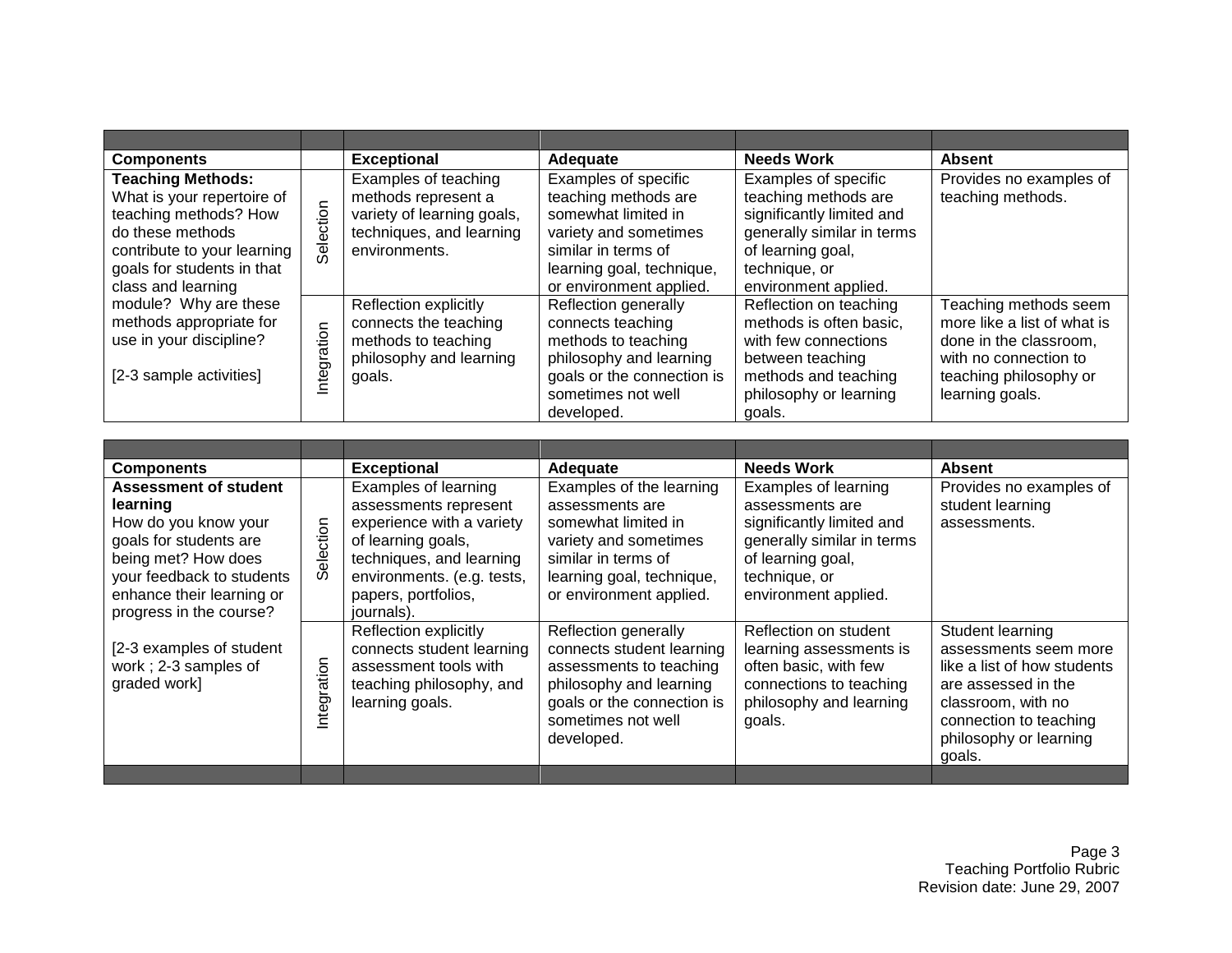|              | <b>Exceptional</b>                                                                                                                                                                                                       | Adequate                                                                                                                                                                                                                                                                               | <b>Needs Work</b>                                                                                                                                                                                                                             | <b>Absent</b>                                                                 |
|--------------|--------------------------------------------------------------------------------------------------------------------------------------------------------------------------------------------------------------------------|----------------------------------------------------------------------------------------------------------------------------------------------------------------------------------------------------------------------------------------------------------------------------------------|-----------------------------------------------------------------------------------------------------------------------------------------------------------------------------------------------------------------------------------------------|-------------------------------------------------------------------------------|
| Selection    | Several different forms of<br>teaching assessment are<br>analyzed (e.g.<br>peer/supervisor<br>observation and student<br>evaluations).                                                                                   | Forms of teaching<br>assessment presented<br>are somewhat limited or<br>unbalanced.                                                                                                                                                                                                    | Forms of teaching<br>assessment are<br>significantly limited or<br>unbalanced.                                                                                                                                                                | Provides no examples of<br>teaching assessments.                              |
| Presentation | Presentation of<br>quantitative and<br>qualitative data supports<br>an argument about the<br>instructor's teaching by<br>making trends in the data<br>apparent and easy for<br>reader to interpret.                      | Presentation of<br>quantitative and<br>qualitative data is<br>generally consistent with<br>argument about<br>instructor's teaching and<br>the data presentation is<br>generally clear.                                                                                                 | Presentation of<br>quantitative and<br>qualitative data generally<br>does not relate to<br>argument about<br>instructor's teaching, or<br>the data presentation is<br>difficult to interpret.                                                 | Quantitative and<br>qualitative data have not<br>been summarized<br>visually. |
| Integration  | An argument about the<br>instructor's teaching<br>effectiveness is made<br>which analyzes the<br>teaching assessments<br>and connects them to<br>teaching philosophy<br>student learning goals,<br>and teaching methods. | The argument about the<br>instructor's teaching<br>effectiveness is generally<br>solid; the analysis of<br>teaching assessments is<br>usually connected to<br>learning goals, teaching<br>methods, and teaching<br>philosophy or the<br>connection is sometimes<br>not well developed. | The argument about the<br>instructor's teaching<br>effectiveness is basic and<br>unreflective; the analysis<br>of teaching assessments<br>is weak with few<br>connections to learning<br>goals, teaching methods,<br>and teaching philosophy. | Does not include a<br>reflection on teaching<br>assessments.                  |
|              |                                                                                                                                                                                                                          |                                                                                                                                                                                                                                                                                        |                                                                                                                                                                                                                                               |                                                                               |